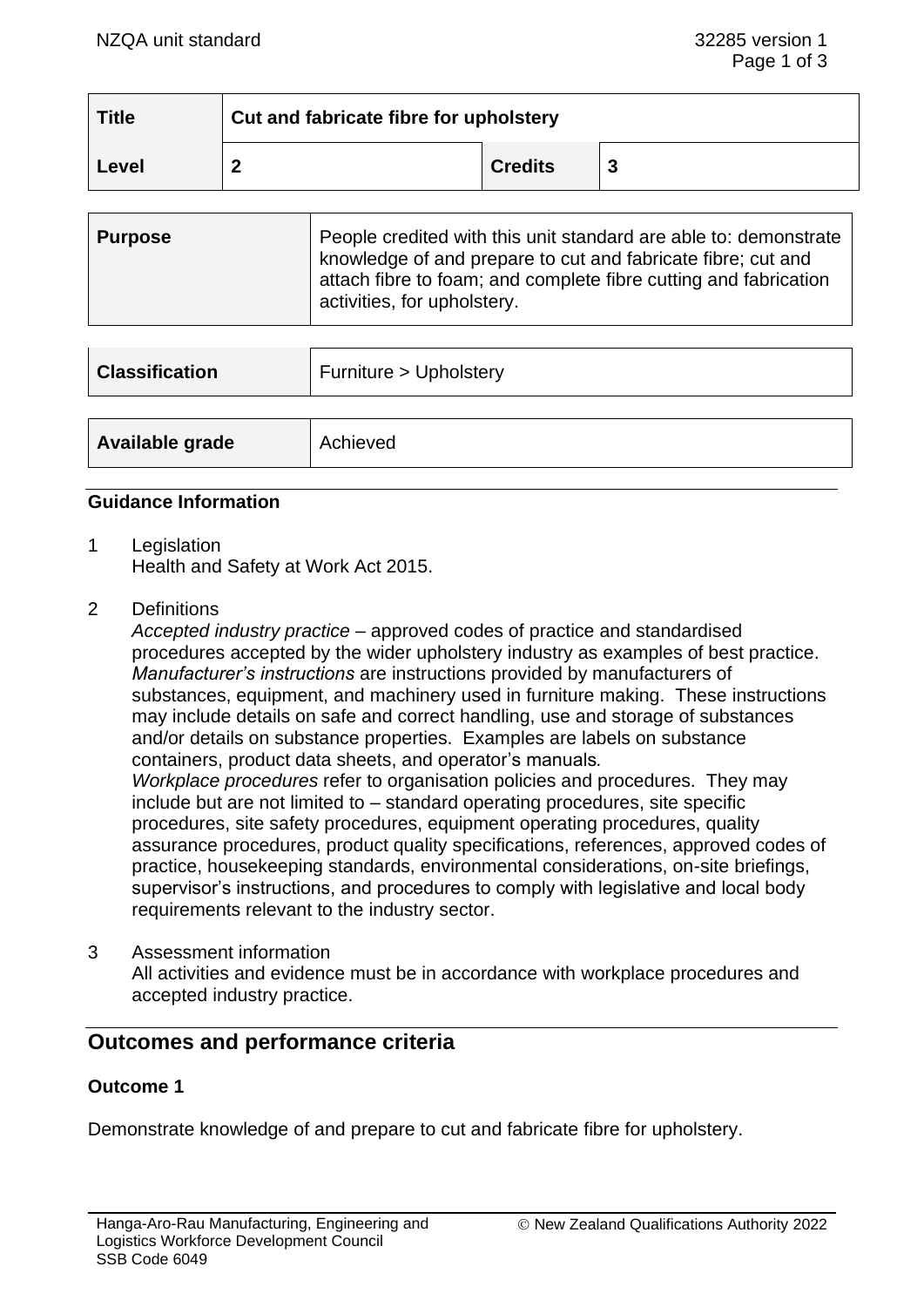# **Performance criteria**

- 1.1 Job specifications are obtained and interpreted.
	- Range grade and thickness of fibre, cutting size and shape, timeframe.
- 1.2 Materials and equipment for the job are obtained.
- 1.3 Safety precautions taken when using cutters are explained.
- 1.4 Polyester fibre used for upholstery is described in terms of density and end use.

Range melt-bonded fibre (low, medium, and high density), silicon polyester fibre.

- 1.5 Types of fibre in the workplace are identified.
- 1.6 Ways to manage risks and hazards associated with foam and solvent adhesive are explained.

Range hazards – fire, toxic fumes.

## **Outcome 2**

Cut and attach fibre to foam for upholstery.

#### **Performance criteria**

- 2.1 Personal protective equipment is worn.
- 2.2 Fibre is cut in accordance with job specifications.
- 2.3 Cutter is used in accordance with manufacturer's instructions.
- 2.4 Fibre is attached to foam.

#### **Outcome 3**

Complete fibre cutting and fabrication activities for upholstery.

## **Performance criteria**

- 3.1 Work area is cleaned and cleared of tools, debris, and any excess material.
- 3.2 Supervisor is informed of job completion.

| <b>Replacement information</b> | This unit standard and unit standard 32420 replaced unit<br>standard 2179. |
|--------------------------------|----------------------------------------------------------------------------|
|                                |                                                                            |